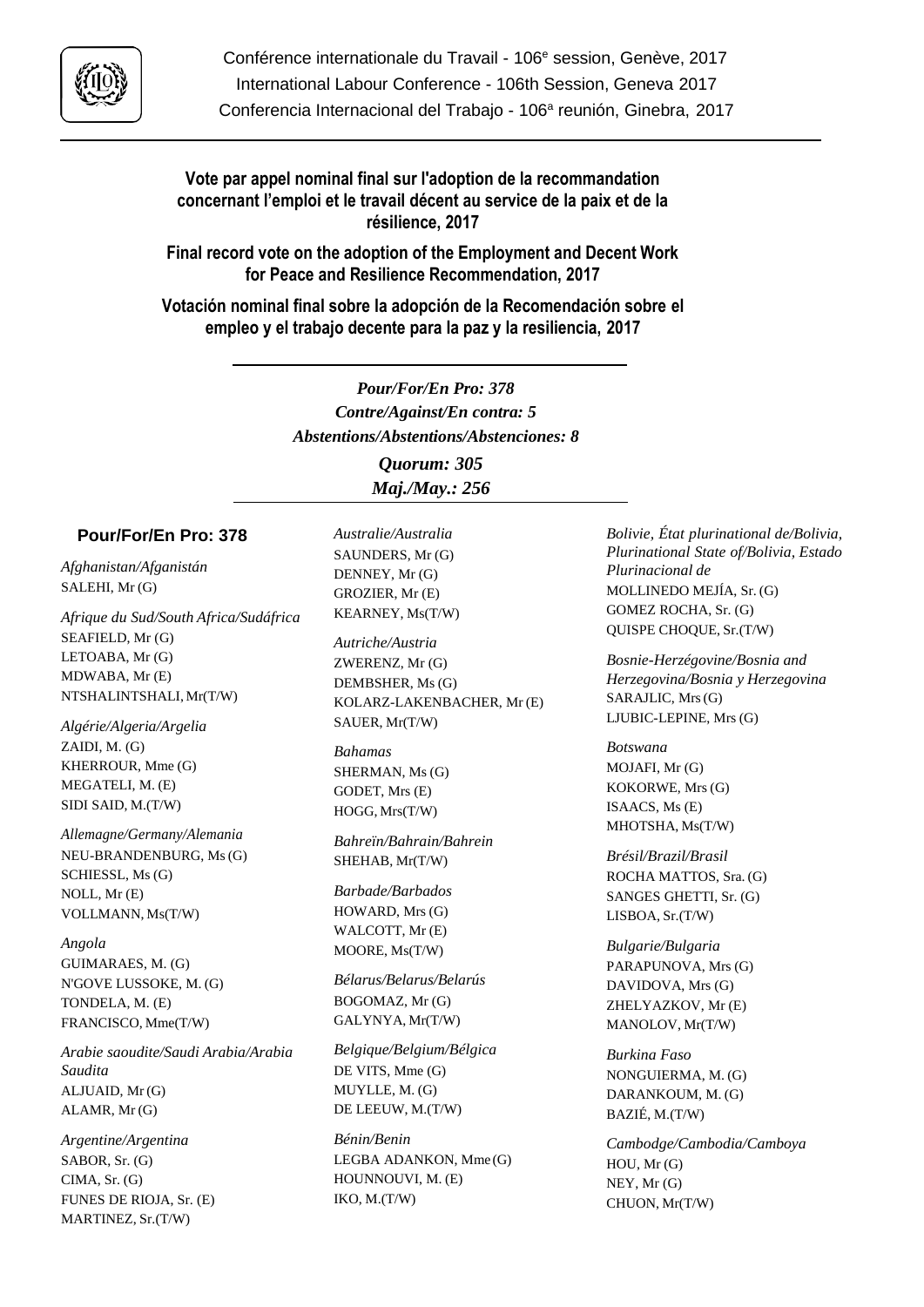*Cameroun/Cameroon/Camerún* ADAMOU, M. (G) KADRI, M. (G) NDI, M.(T/W)

*Canada/Canadá* LEWIS, Mr (G) KRUGER, Ms (G) WOOLFORD, Mr (E) CLARKE WALKER, Ms(T/W)

*République centrafricaine/Central African Republic/República Centroafricana* SAMBIA BAMINGO, M. (G)

*Chili/Chile* LUCO, Sr. (G) LAZO, Sr. (G) BOBIC, Sr. (E)

*Chine/China* HAO, Mr (G)  $LIU, Mr (G)$ LIU, Ms (E) JIANG, Mr(T/W)

*Chypre/Cyprus/Chipre* ZENIERI, Ms (G) ANDREOU PANAYIOTOU, Ms(G) PANAYIOTOU, Ms (E) CHARALAMBOUS, Ms(T/W)

*Colombie/Colombia* GAVIRIA, Sra. (G) ECHAVARRÍA, Sr. (E) GÓMEZ ESGUERRA, Sr.(T/W)

*République de Corée/Republic of Korea/República de Corea* KWON, Mr (G) KWON, Ms (G) LEE, Ms(T/W)

*Costa Rica* MARÍN ESPINOZA, Sra. (G) GAMBOA ACUÑA, Sra. (G) OBANDO VIVES, Sra. (E)

*Côte d'Ivoire/Côte d'Ivoire* COULIBALY, Mme (G) DIOMANDE, M. (G) LADOUYOU, M. (E) KODIBO, M.(T/W)

*Croatie/Croatia/Croacia* SLADOVIC, Mrs (E) RUMORA, Ms(T/W)

*Cuba* PEDROSO CUESTA, Sr. (G) LAU VALDÉS, Sra. (G) PARRA ROJAS, Sr. (E) CHACÓN BRAVO, Sra.(T/W) *Danemark/Denmark/Dinamarca* LORENTZEN, Mr (G) JENSEN, Mrs (G) DREESEN, Mr (E) OHRT, Mr(T/W)

*République dominicaine/Dominican Republic/República Dominicana* MERCEDES VASQUEZ, Sra. (G)

*El Salvador* MENÉNDEZ ESPINOZA, Sra. (G) IRAHETA CRUZ, Sra. (G) ZALDAÑA, Sra.(T/W)

*Equateur/Ecuador* NOBOA TAPIA, Sra. (G) MONTALVO HIDALGO, Sr.(G)

*Espagne/Spain/España* MELERO GARCÍA, Sr. (G) MENÉNDEZ PÉREZ, Sra. (G) LACASA ASO, Sr. (E) GALLEGO GARCÍA, Sr.(T/W)

*Estonie/Estonia* MALVET, Mrs (G) TÕNISMAA, Ms (G) PÄÄRENDSON, Mrs (E)

VASK, Ms(T/W) *Etats-Unis/United States/Estados Unidos*

KLOOSTERMAN, Mr(E)

*Ethiopie/Ethiopia/Etiopía* SENBETE, Mr (G) ADEWO, Mr (G) ENDRIS, Mr (E) AMENU, Mr(T/W)

*Fidji/Fiji* SHAMEEM KHAN, Mrs(G) DAUNABUNA, Mrs (G) CHANDRA, Mr (E) ANTHONY, Mr(T/W)

*Finlande/Finland/Finlandia* KANTANEN, Ms (G) KLINGE, Mr (G) KÄRKKÄINEN, Mr (E) RÖNNI-SÄLLINEN, Ms(T/W)

*France/Francia* ROZET, M. (G) JEANNEROT, M. (G) ROCH, M. (E) THIBAULT, M.(T/W)

*Grèce/Greece/Grecia* LASKARIDOU, Ms (G) GKOUVA, Ms (G) VAYAS, Mr (E) VARCHALAMA, Ms(T/W)

*Guatemala* BOLAÑOS PÉREZ, Sra. (G) RODRÍGUEZ MANCÍA, Sra.(G) RICCI MUADI, Sr. (E) MANCILLA GARCIA,Sr.(T/W)

*Guinée/Guinea* KPOGHOMOU, M. (G) BARRY, Mme(T/W)

*Haïti/Haiti/Haití* BOUTIN, M. (G)

*Honduras* MEJIA GALO, Sra. (E) MEJÍA VELASQUEZ, Sr.(T/W)

*Hongrie/Hungary/Hungría* BODGÁL, Mrs(G) NEMES, Ms (G)

*Inde/India* SATHIYAVATHI, Ms(G) DUBEY, Mr (E) PANDYA, Mr(T/W)

*Indonésie/Indonesia* PUTRI, Ms (G) SUDARMANTO, Mr (G) HANARTANI, Ms(E)

*République islamique d'Iran/Islamic Republic of Iran/República Islámica del Irán* MOHAMMAD HOSSEIN FALLAH, Mr(E)

*Iraq* EL-SOODANI, Mr (G) AL -SHAWI, Mr (G)

*Irlande/Ireland/Irlanda* ROCHFORD, Mr (G) O'CARROLL, Ms (G) JOYCE, Mr(T/W)

*Islande/Iceland/Islandia* KRISTJÁNSSON, Mr (G) KRISTINSSON, Mr (G) HALLDÓRSDÓTTIR, Ms (E) MAGNUSSON NORDDAHL,Mr(T/W)

*Italie/Italy/Italia* MARINI, Mr (G) CAPPUCCIO, Ms(T/W)

*Jamaïque/Jamaica* SMIKLE, Mrs (G) MANNING, Ms (G) CUTHBERT, Mrs (E) DAVIS-WHYTE, Mrs(T/W)

*Japon/Japan/Japón* IHARA, Mr (G) KATSUDA, Mr (G) MATSUI, Mr (E) GONO, Ms(T/W)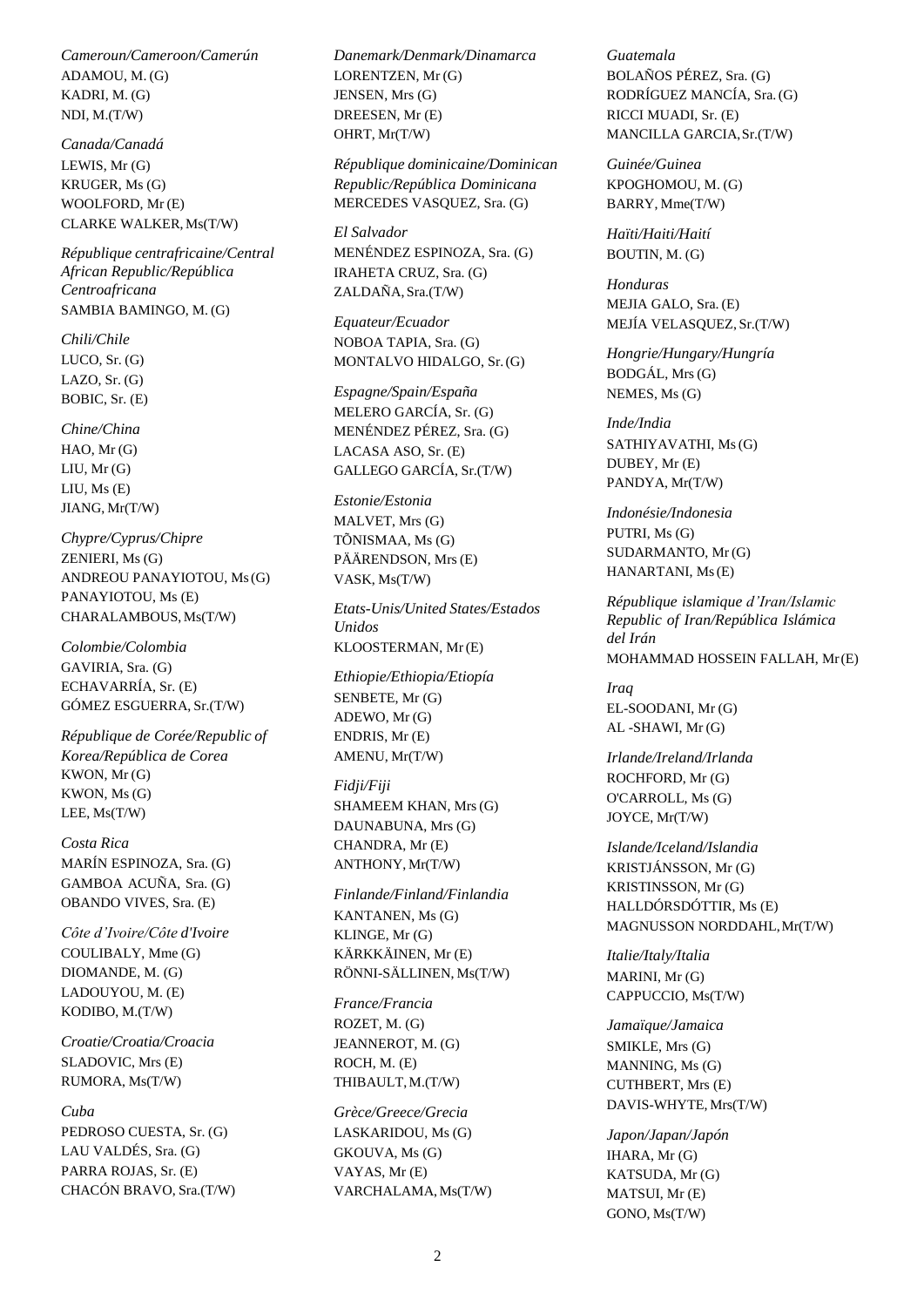#### *Kazakhstan/Kazajstán* ALIMBAYEV, Mr (G)

*Kenya* KASSACHOON, Ms(G) NYAMBARI, Mr (G) ATWOLI, Mr(T/W)

*Koweït/Kuwait* AL-ALI, Mr (G) AL-MUTOUTAH, Mr(G) AL-MUTAIRI, Mr(T/W)

*Lao, Rép. démocratique populaire/Lao People's Democratic Rep./Rep. Democrática Popular Lao* INTHALATH, Mr (G) PHENGTHONGSAWAT, Mr(G) PHIRASAYPHITHAK, Ms (E) VONGKHASEUM, Mr(T/W)

*Lesotho* MASUPHA, Mrs (G) MATSOSO, Mrs(G) SEPHOMOLO, Mrs (E) SEMATLANE, Mr(T/W)

*Lettonie/Latvia/Letonia* KOSA-AMMARI, Mrs(G) MUIZNIECE, Mrs (G) LIEPINA, Mrs(T/W)

*Liban/Lebanon/Líbano* FAYAD, M. (G) AYDA, M. (G) HAMADEH, M. (E)

*Lituanie/Lithuania/Lituania* ZAURA, Mr (G)

*Luxembourg/Luxemburgo* WELTER, Mme (G) TUNSCH, M. (G) KIEFFER, M. (E) RASSEL, M.(T/W)

*Madagascar* RANDRIANTRIMO, M. (G) TANDRA, M. (G)

*Malaisie/Malaysia/Malasia* OTHMAN, Mrs(G) CHEE, Mr(T/W)

*Malawi* NYANGULU, Mr (G) MUNTHALI, Mr (E) MAMBALA, Mr(T/W)

*Mali/Malí* COULIBALY, M. (G) KONATE, M. (G) DIAKITE, M. (E) KATILE, M.(T/W)

*Malte/Malta* GATT, Ms (G) CAMILLERI, Mr (G) FARRUGIA, Mr (E) BUGEJA, Mr(T/W)

*Maroc/Morocco/Marruecos* ISBAYENE, M. (G) QARFA, M.(T/W)

*Maurice/Mauritius/Mauricio* DURSUN, Mr (E)

*Mexique/Mexico/México* MORALES VÉLEZ, Sr. (G) CASADO GARCÍA, Sra. (G) CARVAJAL BUSTAMANTE, Sr.(E)

*République de Moldova/Republic of Moldova/República de Moldova* CERESCU, Mr (E) SAINCIUC, Mr(T/W)

*Monténégro/Montenegro* DEŠIC, Ms (G) ŠOC, Ms (G) KOSTIC, Ms (E) KRSMANOVIC, Mr(T/W)

*Mozambique* SAIDE, Mrs (G) LOFORTE, Mr (G) MIGUEL, Mr (E) SIMANGO, Mr(T/W)

*Myanmar* LYNN, Mr (G) KYAW, Mr (G)

*Namibie/Namibia* SHINGUADJA, Mr (G) KASSEN, Mr (G) PARKHOUSE, Mr (E) AMUSHILA, Ms(T/W)

*Niger/Níger* HAMADOU, M. (G) MANOU, M.(T/W)

*Nigéria/Nigeria* NEBURAGHO, Mr (G) AKPAN, Mrs (G) WABBA, Mr(T/W)

*Norvège/Norway/Noruega* GEDE VIDNES, Ms (G) KVAM, Ms (G) MUNTHE, Mr (E) RASMUSSEN, Ms(T/W)

*Nouvelle-Zélande/New Zealand/Nueva Zelandia* HOBBY, Mr (G) RUSSELL, Ms (G) MACKAY, Mr (E) MACKINTOSH, Ms(T/W)

*Oman/Omán* AL MULLAHI, Mr (G)

*Ouganda/Uganda* OKELLO, Mr (G) BIGIRIMANA, Mr (G) SSENABULYA NAMATOVU, Mrs(E) WERIKHE, Mr(T/W)

*Pakistan/Pakistán* AZIZ, Mr (E)

*Panama/Panamá* GÓMEZ RUILOBA, Sr. (G) NÚÑEZ MORALES, Sr. (G) MADURO, Sra. (E)

*Papouasie-Nouvelle-Guinée/Papua New Guinea/Papua Nueva Guinea* KALINOE, Mr (G)

*Paraguay* THOMAS CACERES, Sr. (G) LOPEZ, Sra. (G) GONZALEZ ARIAS, Sr. (E)

*Pays-Bas/Netherlands/Países Bajos* VAN DER VELDEN, Mr (G) VAN DIJK, Mr (G) SCHOENMAECKERS, Mr (E) VAN WEZEL, Mrs(T/W)

*Pérou/Peru/Perú* GUTIÉRREZ AZABACHE, Sr. (G) LARREA DE ROSSI, Sr. (G) LÓPEZ SEVILLANO, Sr.(T/W)

*Philippines/Filipinas* LAGUNZAD, Mr (G) TAN, Mr (E) LABOG, Mr(T/W)

*Pologne/Poland/Polonia* LEMIESZEWSKA, Ms (G) NOJSZEWSKA-DOCHEV, Ms (G) OPECHOWSKA, Ms (E) OSTROWSKI, Mr(T/W)

*Portugal* CATARINO JOSÉ, M. (G) PARDAL, M. (G) BISCAYA, M. (E) COELHO PRAÇA, M.(T/W)

*Qatar* AL-SIDDIQI, Mr (G)

*Rép. démocratique du Congo/Democratic Republic of the Congo/Rep. Democrática del Congo* MUSIMBA, M. (G) TSHIMUANGA MINCHIABO, Mme(G) ATIBU SALEH MWEKEE, M. (E) NDONGALA N'SIBU,M.(T/W)